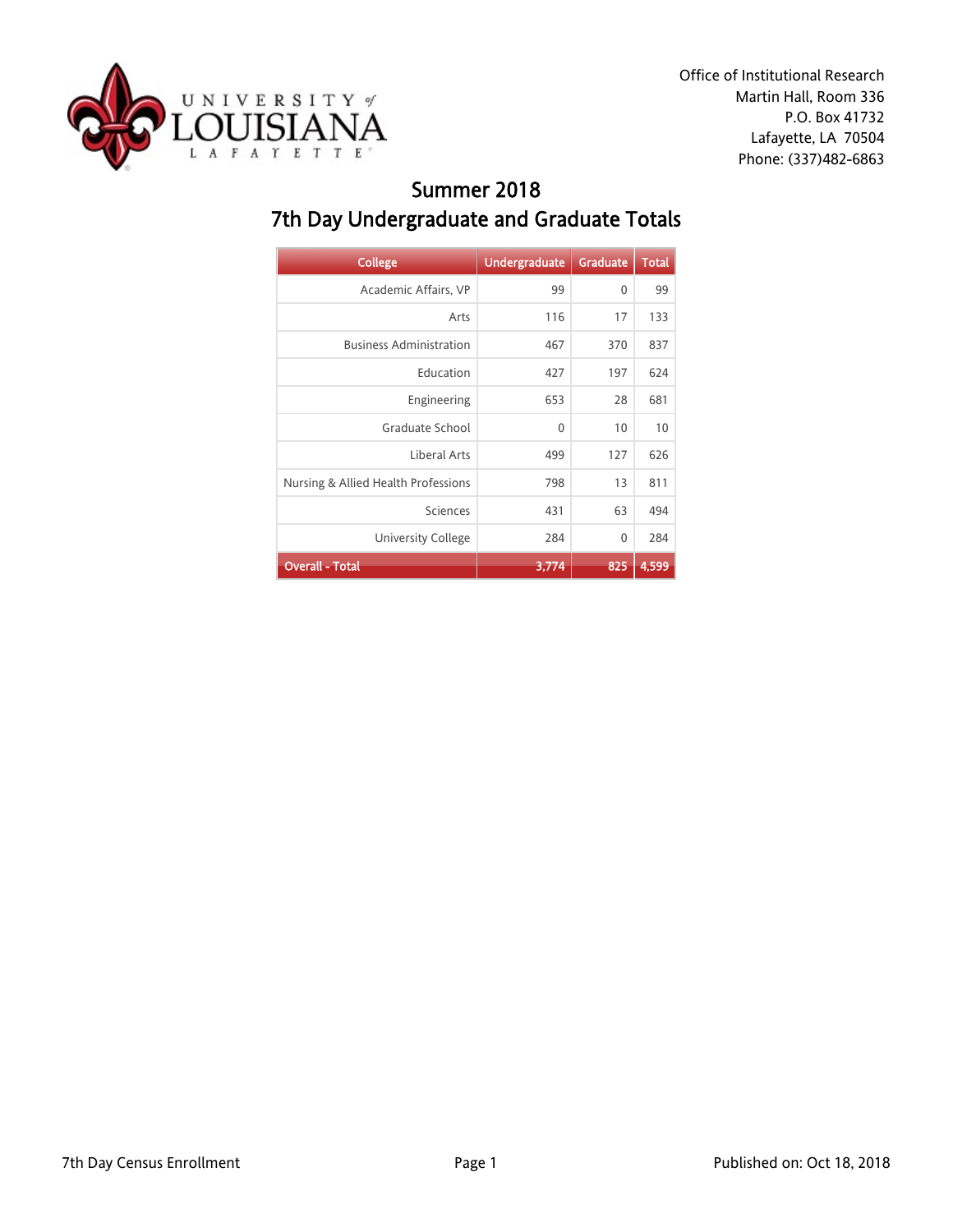

### Academic Affairs, VP Summer 2018 7th Day Undergraduate Enrollment

| <b>College</b>                      | <b>Department</b>                          | Program                            | <b>Concentration</b> | <b>Undergraduate</b> |
|-------------------------------------|--------------------------------------------|------------------------------------|----------------------|----------------------|
| Academic Affairs, VP                | University Connection                      | Doors Program - ND DOOR            |                      |                      |
|                                     | High School - Dual Enrollment -<br>ND HSDE |                                    | 14                   |                      |
|                                     |                                            | Non-ULL Cross Enrollment - ND XROL |                      | $\overline{4}$       |
|                                     |                                            | Post Baccalaureate - ND POST       |                      | 10                   |
|                                     | Special Non Degree Undergrad -<br>ND SPEC  |                                    | 12                   |                      |
|                                     | Summer Visitor - ND SUMV                   |                                    | 58                   |                      |
|                                     | <b>University Connection - Total</b>       |                                    |                      | 99                   |
| <b>Academic Affairs, VP - Total</b> |                                            |                                    |                      | 99                   |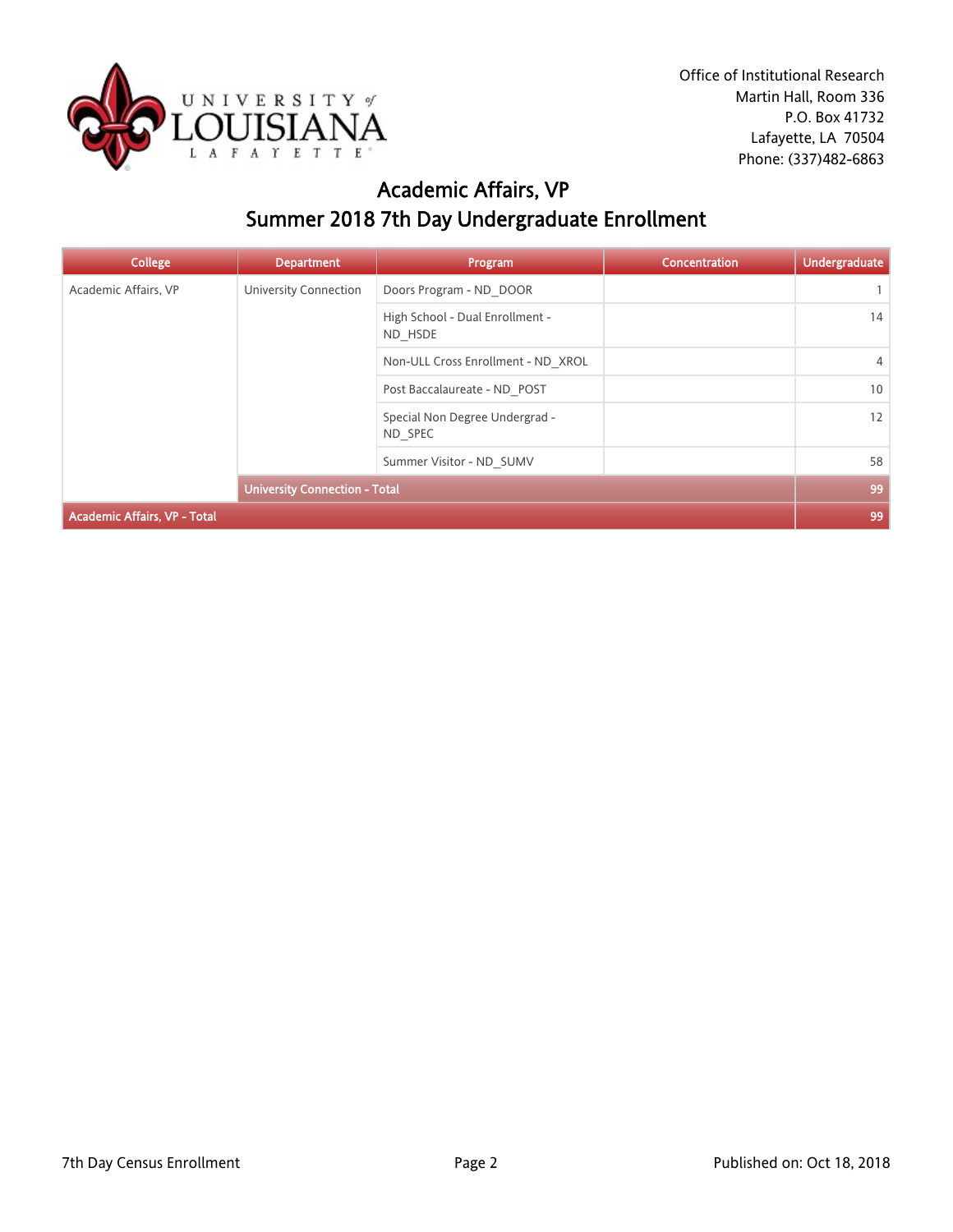

### Business Administration Summer 2018 7th Day Undergraduate Enrollment

| <b>College</b>                         | <b>Department</b>                          | Program                                       | <b>Concentration</b> | <b>Undergraduate</b> |
|----------------------------------------|--------------------------------------------|-----------------------------------------------|----------------------|----------------------|
| <b>Business Administration</b>         | Accounting                                 | Accounting - BSBA ACCT                        |                      | 79                   |
|                                        | <b>Accounting - Total</b>                  |                                               |                      | 79                   |
|                                        | Economics & Finance                        | Economics - BSBA ECON                         |                      | 18                   |
|                                        |                                            | Finance - BSBA FNAN                           |                      | 71                   |
|                                        |                                            | Insurance & Risk Management -<br>BSBA_INSR    |                      | 9                    |
|                                        | <b>Economics &amp; Finance - Total</b>     |                                               |                      | 98                   |
|                                        | Management                                 | Management - BSBA MGMT                        |                      | 171                  |
|                                        |                                            | Professional Land/Resource Mgt -<br>BSBA PLRM |                      | 24                   |
|                                        | <b>Management - Total</b>                  |                                               |                      | 195                  |
|                                        | Marketing & Hospitality                    | Hospitality Management - BSBA_HMGT            |                      | 24                   |
|                                        |                                            | Marketing - BSBA_MKTG                         |                      | 71                   |
|                                        | <b>Marketing &amp; Hospitality - Total</b> |                                               |                      | 95                   |
| <b>Business Administration - Total</b> |                                            |                                               |                      | 467                  |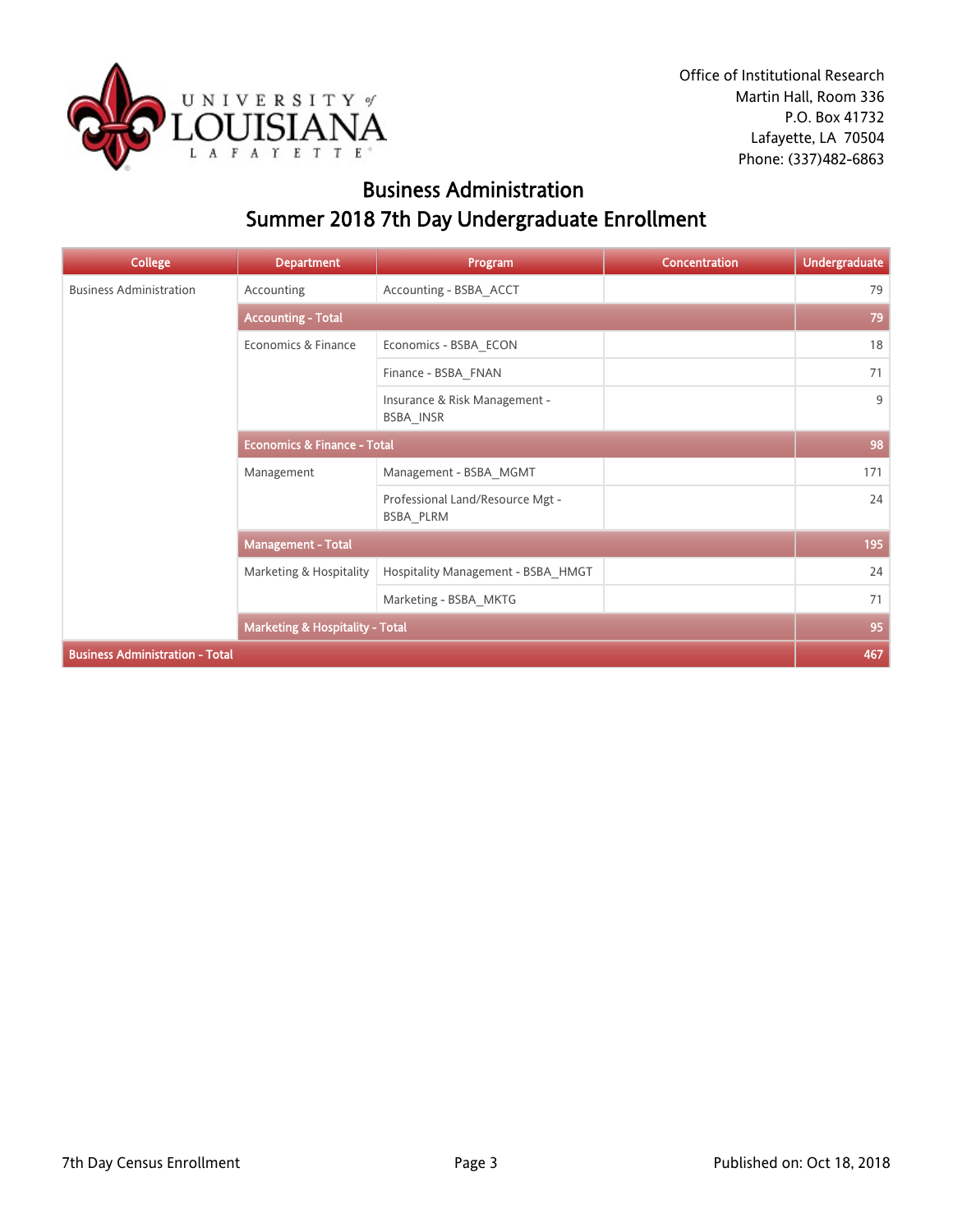

#### Arts

# Summer 2018 7th Day Undergraduate Enrollment

| <b>College</b>      | <b>Department</b>                | Program                            | Concentration                        | <b>Undergraduate</b> |
|---------------------|----------------------------------|------------------------------------|--------------------------------------|----------------------|
| Arts                | Architecture                     | Architectural Studies - BS_ARCS    |                                      | 50                   |
|                     | <b>Architecture - Total</b>      |                                    |                                      | 50                   |
|                     | <b>Industrial Design</b>         | Industrial Design - BOID_INDN      |                                      | 10                   |
|                     | <b>Industrial Design - Total</b> |                                    |                                      | 10                   |
|                     | Interior Design                  | Interior Design - BID_INDS         |                                      | 14                   |
|                     | <b>Interior Design - Total</b>   |                                    |                                      |                      |
|                     | Music                            | Music - BA_MUSC                    | Music Business - MBUS                | 9                    |
|                     |                                  | Music - BM_MUS                     | Jazz Studies - JAZZ                  | $\mathbf{1}$         |
|                     |                                  |                                    | Music Media - MMED                   | 3                    |
|                     |                                  |                                    |                                      | $\mathbf{1}$         |
|                     |                                  | Music - BM_MUS - Total             |                                      | $\overline{5}$       |
|                     | <b>Music - Total</b>             |                                    |                                      | 14                   |
|                     | Performing Arts                  | Performing Arts - BFA_PFAR         | Dance - DANC                         | $\overline{2}$       |
|                     |                                  |                                    | Theatre - THEA                       | $\overline{2}$       |
|                     |                                  |                                    |                                      | $\mathbf{1}$         |
|                     |                                  | Performing Arts - BFA_PFAR - Total |                                      | 5 <sub>5</sub>       |
|                     | <b>Performing Arts - Total</b>   |                                    |                                      |                      |
|                     | Visual Arts                      | Visual Arts - BFA_VIAR             | Computer Art and Animation -<br>CART | $\overline{4}$       |
|                     |                                  |                                    | Graphic Design - GDSG                | 4                    |
|                     |                                  |                                    | Metalwork and Jewelry - MEJE         | $\overline{2}$       |
|                     |                                  |                                    | Painting - PNTG                      | 3                    |
|                     |                                  |                                    | Photography - PHOT                   | $\overline{2}$       |
|                     |                                  |                                    | Printmaking - PRMG                   | 5                    |
|                     |                                  |                                    |                                      | 3                    |
|                     |                                  | Visual Arts - BFA_VIAR - Total     |                                      | 23                   |
|                     | <b>Visual Arts - Total</b>       |                                    |                                      | 23                   |
| <b>Arts - Total</b> |                                  |                                    |                                      | 116                  |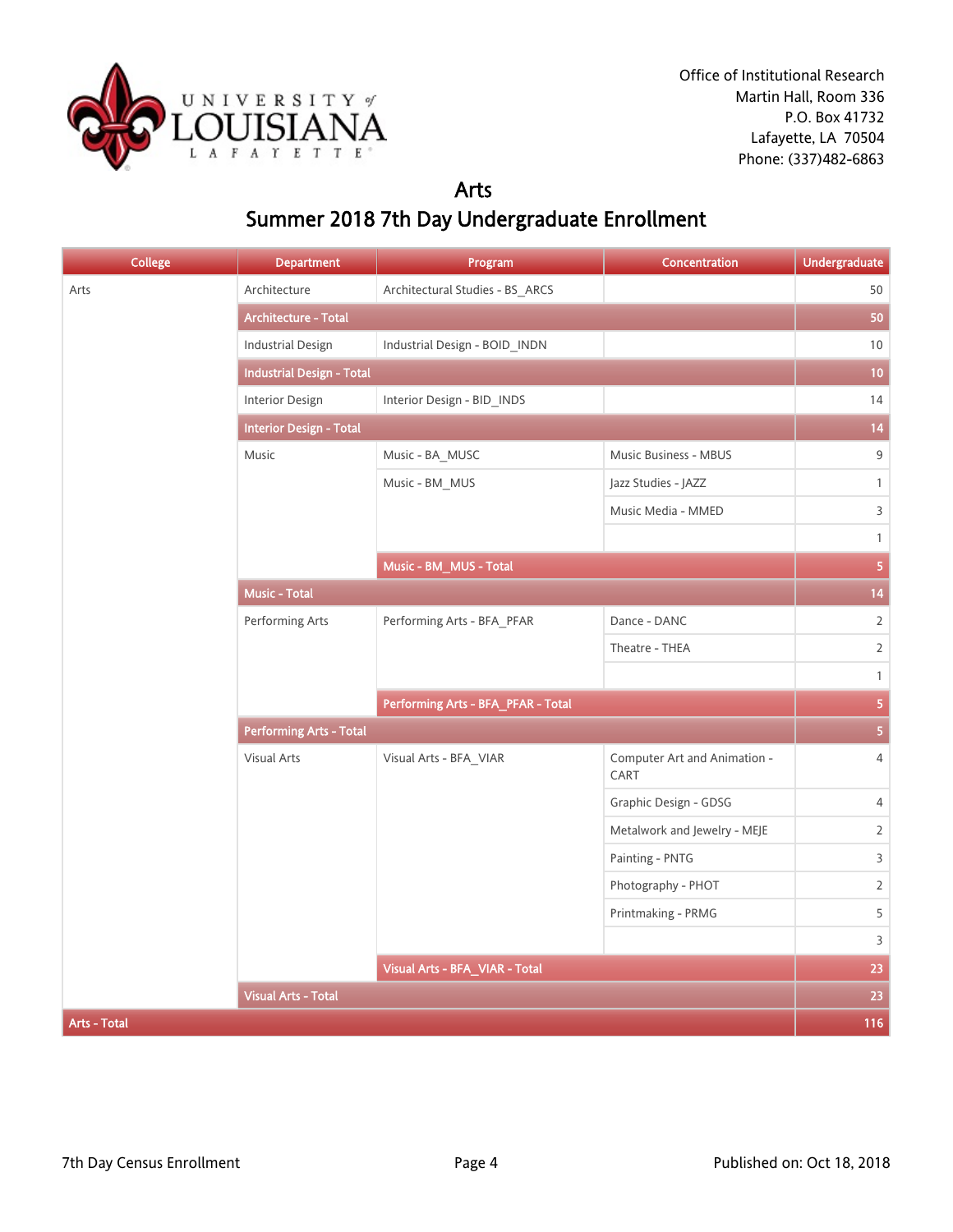

### Education Summer 2018 7th Day Undergraduate Enrollment

| <b>College</b> | <b>Department</b>                           | Program                                          | Concentration                                 | <b>Undergraduate</b> |
|----------------|---------------------------------------------|--------------------------------------------------|-----------------------------------------------|----------------------|
| Education      | Curriculum &<br>Instruction                 | Add Certification in Education -<br>CERU_EDAD    |                                               | $\overline{7}$       |
|                |                                             | Alt Certification in Education -<br>CERU_EDAC    |                                               | 9                    |
|                |                                             | Art or Music Education Gr K-12 -                 | Art Education - EDAE                          | $\overline{2}$       |
|                |                                             | BA_EDAM                                          | Instrumental Music Education -<br><b>EDIN</b> | $\mathbf{1}$         |
|                |                                             |                                                  | Vocal Music Education - EDVO                  | 3                    |
|                |                                             | Art or Music Education Gr K-12 - BA_EDAM - Total |                                               | 6 <sub>1</sub>       |
|                |                                             | Early Childhood Ed Gr PK-3 - BS_EDPK             |                                               | 34                   |
|                |                                             | Early Childhood Ed Gr PK-3 - PBC_EDPK            |                                               | $\overline{2}$       |
|                |                                             | Elementary Education Gr 1-5 - BS_EDEL            |                                               | 36                   |
|                |                                             | Elementary Education Gr 1-5 -<br>PBC_EDEL        |                                               | 4                    |
|                |                                             | Health & Phys Ed Gr K-12 - PBC_EDPE              |                                               | $\mathbf{1}$         |
|                |                                             | Middle School Education Gr 4-8 -<br>BS_EDMD      | General Science Education -<br><b>EDGS</b>    | $\mathbf{1}$         |
|                |                                             |                                                  |                                               | 4                    |
|                |                                             | Middle School Education Gr 4-8 -<br>PBC_EDMD     |                                               | $\mathbf{1}$         |
|                |                                             | Secondary Education & Teaching -                 | <b>Biology Education - EDBI</b>               | $\overline{2}$       |
|                |                                             | BS_EDSD                                          | Chemistry Education - EDCH                    | $\overline{2}$       |
|                |                                             |                                                  | English Education - EDEN                      | $\overline{7}$       |
|                |                                             |                                                  | General Science Education -<br><b>EDGS</b>    | 3                    |
|                |                                             |                                                  | Mathematics Education - EDMA                  | 6                    |
|                |                                             |                                                  | Social Studies Education - EDSS               | $\overline{7}$       |
|                |                                             |                                                  |                                               | $\overline{4}$       |
|                |                                             | Secondary Education & Teaching - BS EDSD - Total |                                               | 31                   |
|                |                                             | Secondary Education Gr 6-12 -<br>PBC_EDSD        | <b>Biology Education - EDBI</b>               | $\mathbf{1}$         |
|                |                                             |                                                  |                                               | $\overline{2}$       |
|                | <b>Curriculum &amp; Instruction - Total</b> |                                                  |                                               | 139                  |
|                | Kinesiology                                 | Athletic Training - BS_EDAT                      |                                               | 13                   |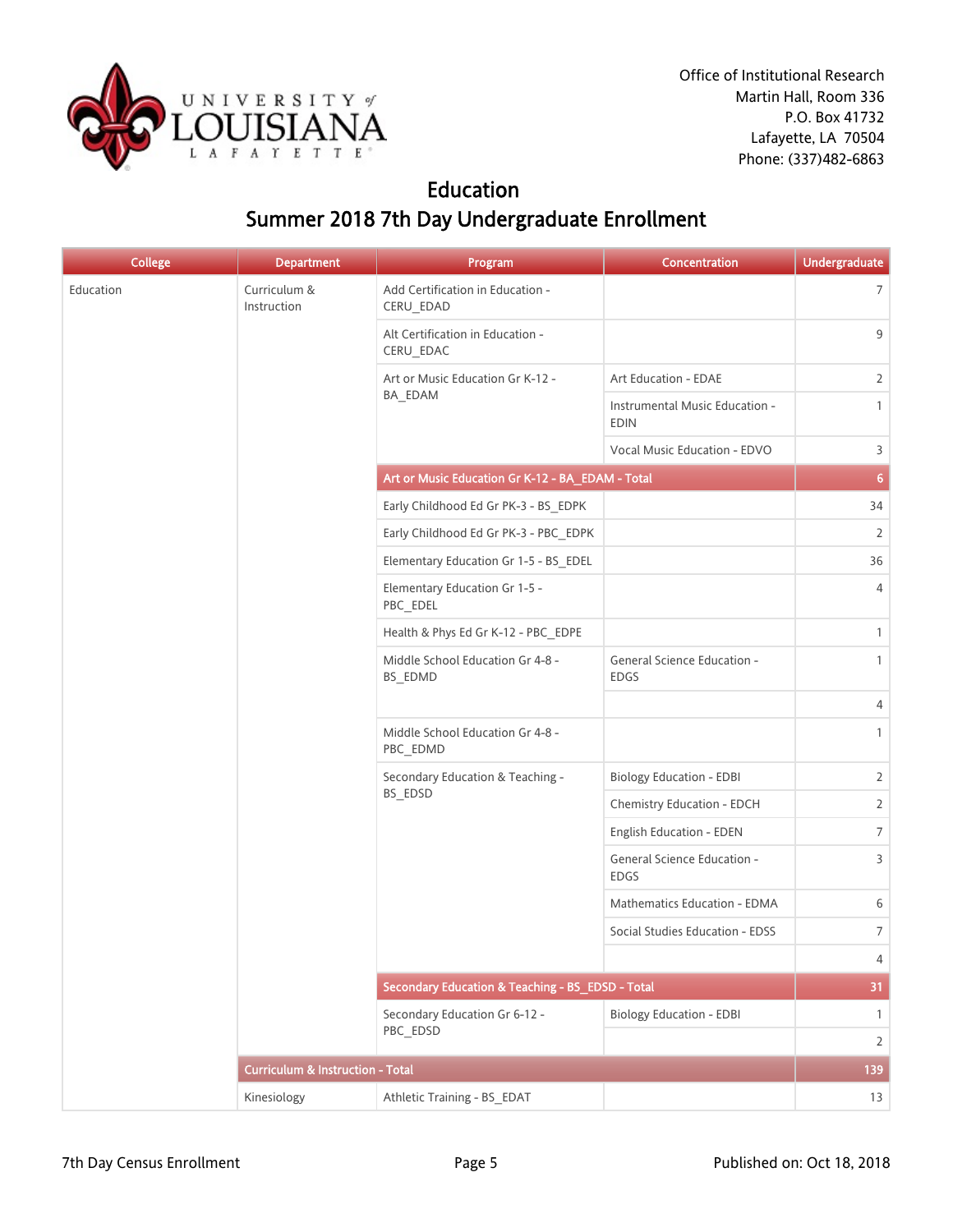

Office of Institutional Research Martin Hall, Room 336 P.O. Box 41732 Lafayette, LA 70504 Phone: (337)482-6863

### Education Summer 2018 7th Day Undergraduate Enrollment

| <b>College</b>           | <b>Department</b>          | Program                                         | Concentration                                | <b>Undergraduate</b> |
|--------------------------|----------------------------|-------------------------------------------------|----------------------------------------------|----------------------|
| Education                | Kinesiology                | Hlth & PE/Kinesiology Gr K-12 -                 | Exercise Science - EDEX                      | 78                   |
|                          |                            | <b>BS_EDKN</b>                                  | ExSci Fitness Studies - EDFS                 | 12                   |
|                          |                            |                                                 | ExSci Hlth & Fitness Sales - EDHF            | $\mathbf{1}$         |
|                          |                            |                                                 | ExSci Pre-Prof Studies - EDPP                | 40                   |
|                          |                            |                                                 | Health Promotion & Wellness -<br><b>EDHP</b> | 15                   |
|                          |                            |                                                 | Sports Management - EDSM                     | 21                   |
|                          |                            |                                                 |                                              | 13                   |
|                          |                            | Hlth & PE/Kinesiology Gr K-12 - BS_EDKN - Total |                                              | 180                  |
|                          |                            | Kinesiology - BS_EDKS                           | ExSci Fitness Studies - EDFS                 | 14                   |
|                          |                            |                                                 | ExSci Hlth & Fitness Sales - EDHF            | 3                    |
|                          |                            |                                                 | ExSci Pre-Prof Studies - EDPP                | 41                   |
|                          |                            |                                                 | Health & Phys Ed Gr K-12 - EDPE              | 5                    |
|                          |                            |                                                 | Health Promotion & Wellness -<br><b>EDHP</b> | 6                    |
|                          |                            |                                                 | Sports Management - EDSM                     | 14                   |
|                          |                            |                                                 |                                              | 12                   |
|                          |                            | Kinesiology - BS_EDKS - Total                   |                                              | 95                   |
|                          | <b>Kinesiology - Total</b> |                                                 |                                              | 288                  |
| <b>Education - Total</b> |                            |                                                 |                                              | 427                  |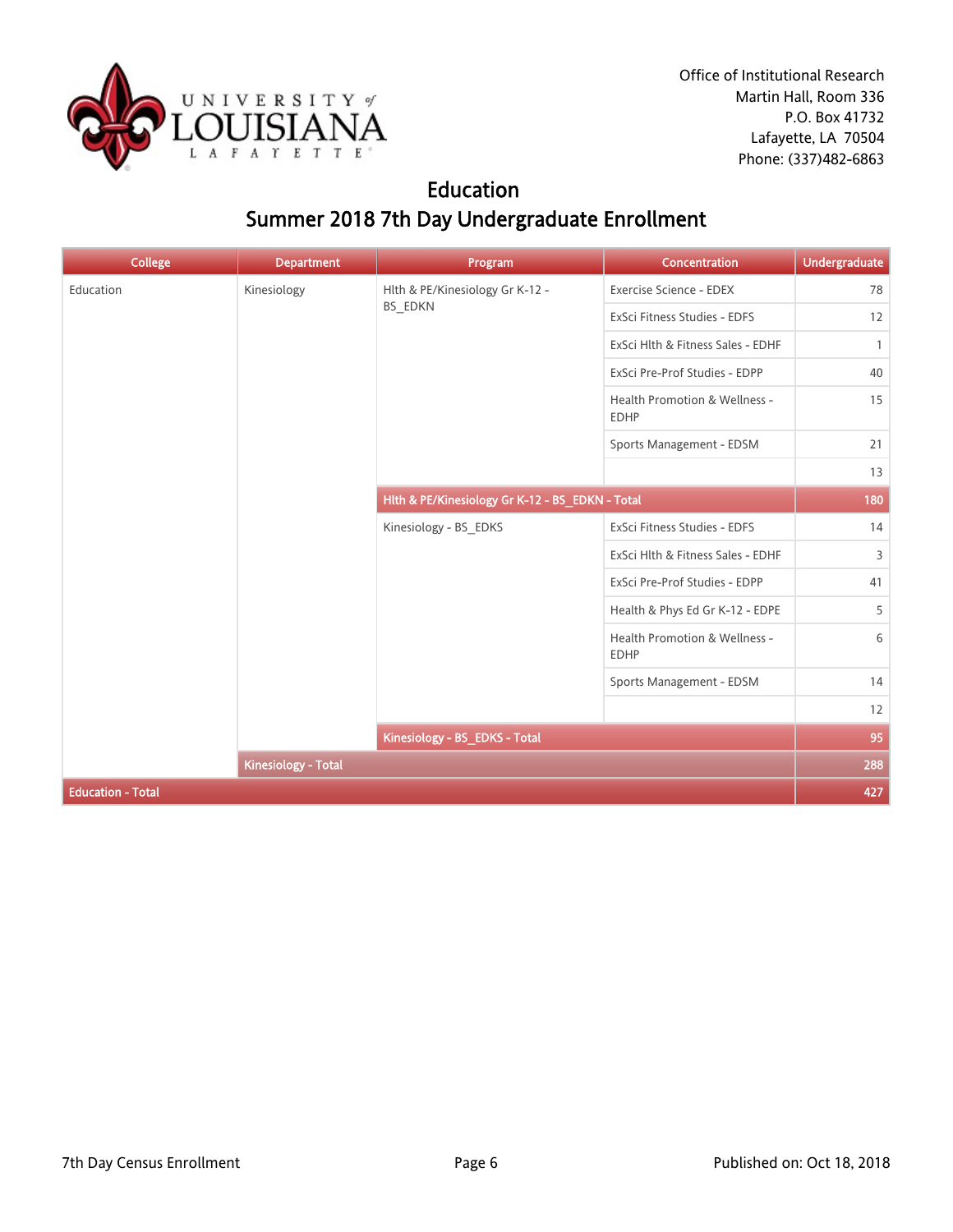

# Engineering Summer 2018 7th Day Undergraduate Enrollment

| <b>College</b>             | <b>Department</b>                             | Program                            | <b>Concentration</b> | <b>Undergraduate</b> |
|----------------------------|-----------------------------------------------|------------------------------------|----------------------|----------------------|
| Engineering                | <b>Chemical Engineering</b>                   | Chemical Engineering - BCHE_CHEE   |                      | 99                   |
|                            | <b>Chemical Engineering - Total</b>           |                                    |                      | 99                   |
|                            | Civil Engineering                             | Civil Engineering - BCIV CIVE      |                      | 71                   |
|                            | <b>Civil Engineering - Total</b>              |                                    |                      | 71                   |
|                            | Electrical & Computer<br>Engr                 | Electrical Engineering - BELE ELEE |                      | 64                   |
|                            | <b>Electrical &amp; Computer Engr - Total</b> |                                    |                      | 64                   |
|                            | <b>Industrial Technology</b>                  | Industrial Technology - BSIT ITEC  |                      | 115                  |
|                            | <b>Industrial Technology - Total</b>          |                                    |                      | 115                  |
|                            | Mechanical<br>Engineering                     | Mechanical Engineering - BMEC_MCHE |                      | 224                  |
|                            | <b>Mechanical Engineering - Total</b>         |                                    |                      | 224                  |
|                            | Petroleum Engineering                         | Petroleum Engineering - BPET PETE  |                      | 80                   |
|                            | <b>Petroleum Engineering - Total</b>          |                                    |                      | 80                   |
| <b>Engineering - Total</b> |                                               |                                    |                      | 653                  |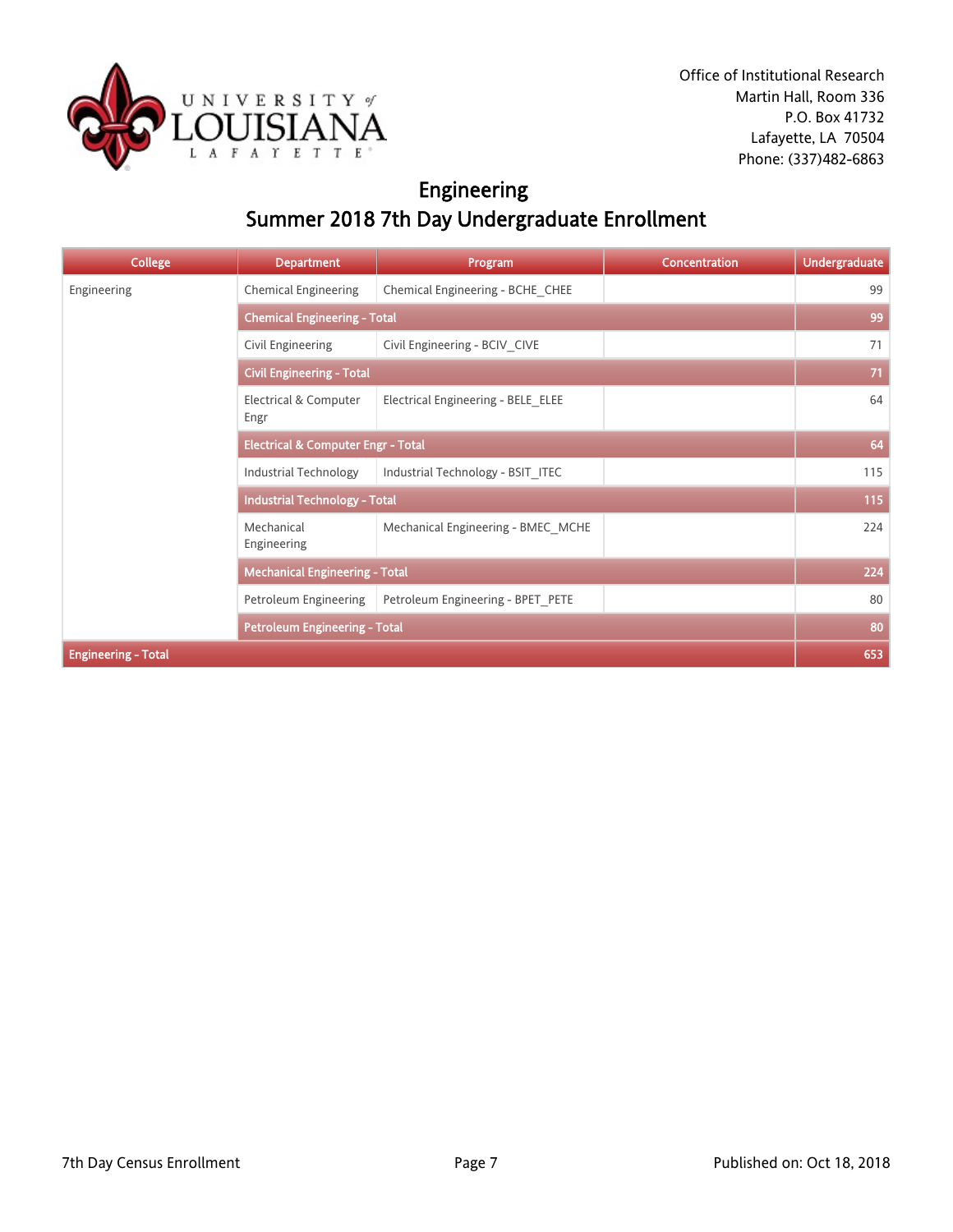

### Liberal Arts Summer 2018 7th Day Undergraduate Enrollment

| <b>College</b> | <b>Department</b>                      | Program                                     | Concentration                         | <b>Undergraduate</b> |
|----------------|----------------------------------------|---------------------------------------------|---------------------------------------|----------------------|
| Liberal Arts   | College of Liberal Arts                | Moving Image Arts - BA_MIA                  |                                       | 5                    |
|                | <b>College of Liberal Arts - Total</b> |                                             |                                       | 5 <sub>1</sub>       |
|                | Communication                          | Mass Communications - BA_MCOM               | Advertising - ADV                     | 11                   |
|                |                                        |                                             | Broadcasting - BRDC                   | 24                   |
|                |                                        |                                             | Journalism - JOUR                     | 6                    |
|                |                                        |                                             |                                       | 5                    |
|                |                                        | Mass Communications - BA_MCOM - Total       |                                       | 46                   |
|                |                                        | Organizational Communication -<br>BA_OCOM   |                                       | 10                   |
|                |                                        | Public Relations - BA_PREL                  |                                       | 40                   |
|                | <b>Communication - Total</b>           |                                             |                                       | 96                   |
|                | Communicative<br>Disorders             | Speech Pathology and Audiology -<br>BA_CODI |                                       | 41                   |
|                | <b>Communicative Disorders - Total</b> |                                             |                                       | 41                   |
|                | Criminal Justice                       | Criminal Justice - BS_CJUS                  |                                       | 66                   |
|                | <b>Criminal Justice - Total</b>        |                                             |                                       |                      |
|                | English                                | English - BA_ENGL                           | Creative Writing - CW                 | 6                    |
|                |                                        |                                             | Literature - LIT                      | 5                    |
|                |                                        |                                             | Professional Writing - PW             | 6                    |
|                |                                        |                                             |                                       | 18                   |
|                |                                        | English - BA_ENGL - Total                   |                                       | 35                   |
|                | <b>English - Total</b>                 |                                             |                                       | 35                   |
|                | History, Geography, &<br>Phil          | History - BA_HIST                           |                                       | 14                   |
|                | History, Geography, & Phil - Total     |                                             |                                       | 14                   |
|                | Modern Languages                       | Modern Languages - BA_MODL                  | Spanish Education - SPAE              | $\overline{2}$       |
|                | Modern Languages - Total               |                                             |                                       | $\overline{2}$       |
|                | <b>Political Science</b>               | Political Science - BA POLS                 | <b>International Relations - INTR</b> | 5                    |
|                |                                        |                                             | Pre-Law - PLAW                        | 11                   |
|                |                                        |                                             |                                       | 15                   |
|                |                                        | Political Science - BA_POLS - Total         |                                       | 31                   |
|                | <b>Political Science - Total</b>       |                                             |                                       | 31 <sup>°</sup>      |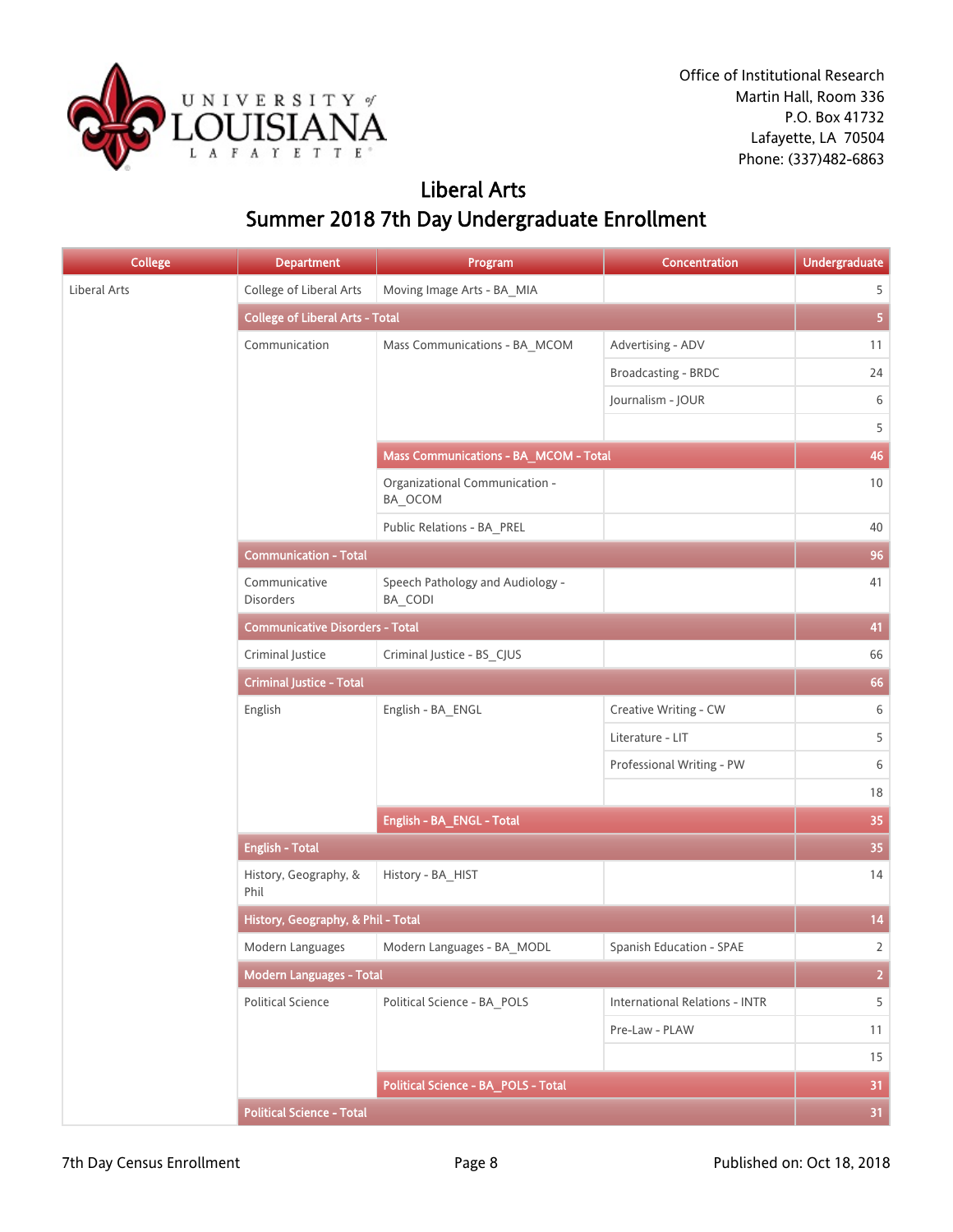

# Liberal Arts Summer 2018 7th Day Undergraduate Enrollment

| <b>College</b>              | <b>Department</b>                   | Program                            | Concentration | <b>Undergraduate</b> |
|-----------------------------|-------------------------------------|------------------------------------|---------------|----------------------|
| Liberal Arts                | Psychology                          | Psychology - BS PSYC               |               | 140                  |
|                             | <b>Psychology - Total</b>           |                                    |               | 140                  |
|                             | Soci, Anth, & Child/Fam             | Anthropology - BA ANTH             |               | 8                    |
|                             | Stu                                 | Child and Family Studies - BS CAFS |               | 41                   |
|                             |                                     | Sociology - BA SOCI                |               | 20                   |
|                             | Soci, Anth, & Child/Fam Stu - Total |                                    |               | 69                   |
| <b>Liberal Arts - Total</b> |                                     |                                    |               | 499                  |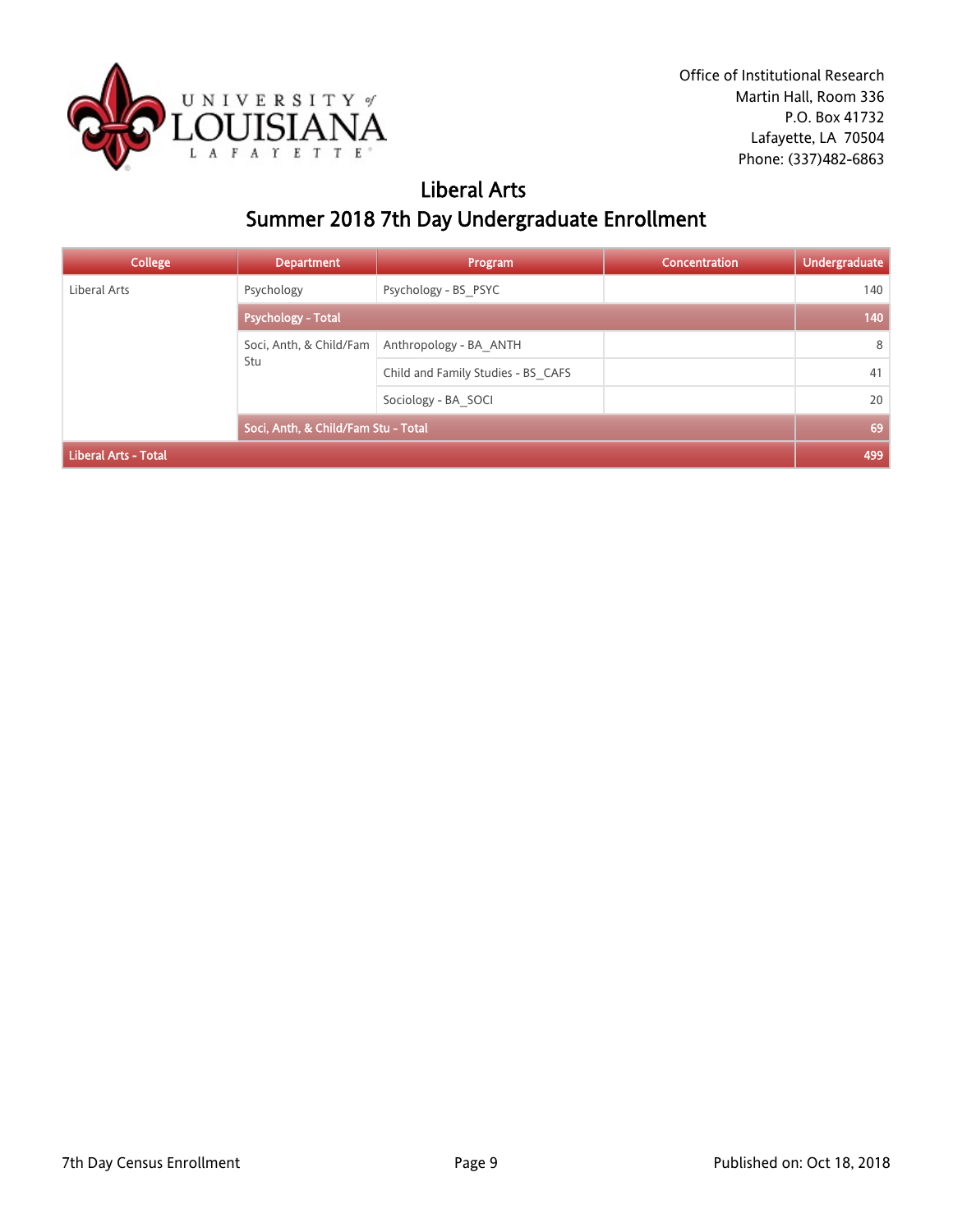

# Nursing & Allied Health Professions Summer 2018 7th Day Undergraduate Enrollment

| <b>College</b>                              | <b>Department</b>                      | Program                                    | <b>Concentration</b> | <b>Undergraduate</b> |
|---------------------------------------------|----------------------------------------|--------------------------------------------|----------------------|----------------------|
| Nursing & Allied Health                     | Allied Hlth Professions                | Dietetics - BS DIET                        |                      |                      |
| Professions                                 |                                        | Health Information Management -<br>BS_HIM  |                      | 27                   |
|                                             |                                        | Health Services Administration -<br>BS HSA |                      | 33                   |
|                                             |                                        | Pre-Dental Hygiene - PRE DENT              |                      | $\overline{2}$       |
|                                             | <b>Allied Hith Professions - Total</b> |                                            |                      | 63                   |
|                                             | Nursing - Bachelors                    | Nursing - BSN NURS                         |                      | 217                  |
|                                             |                                        | Nursing, Online RN to BSN - BSN RN2B       |                      | 518                  |
|                                             | <b>Nursing - Bachelors - Total</b>     |                                            |                      | 735                  |
| Nursing & Allied Health Professions - Total |                                        |                                            |                      | 798                  |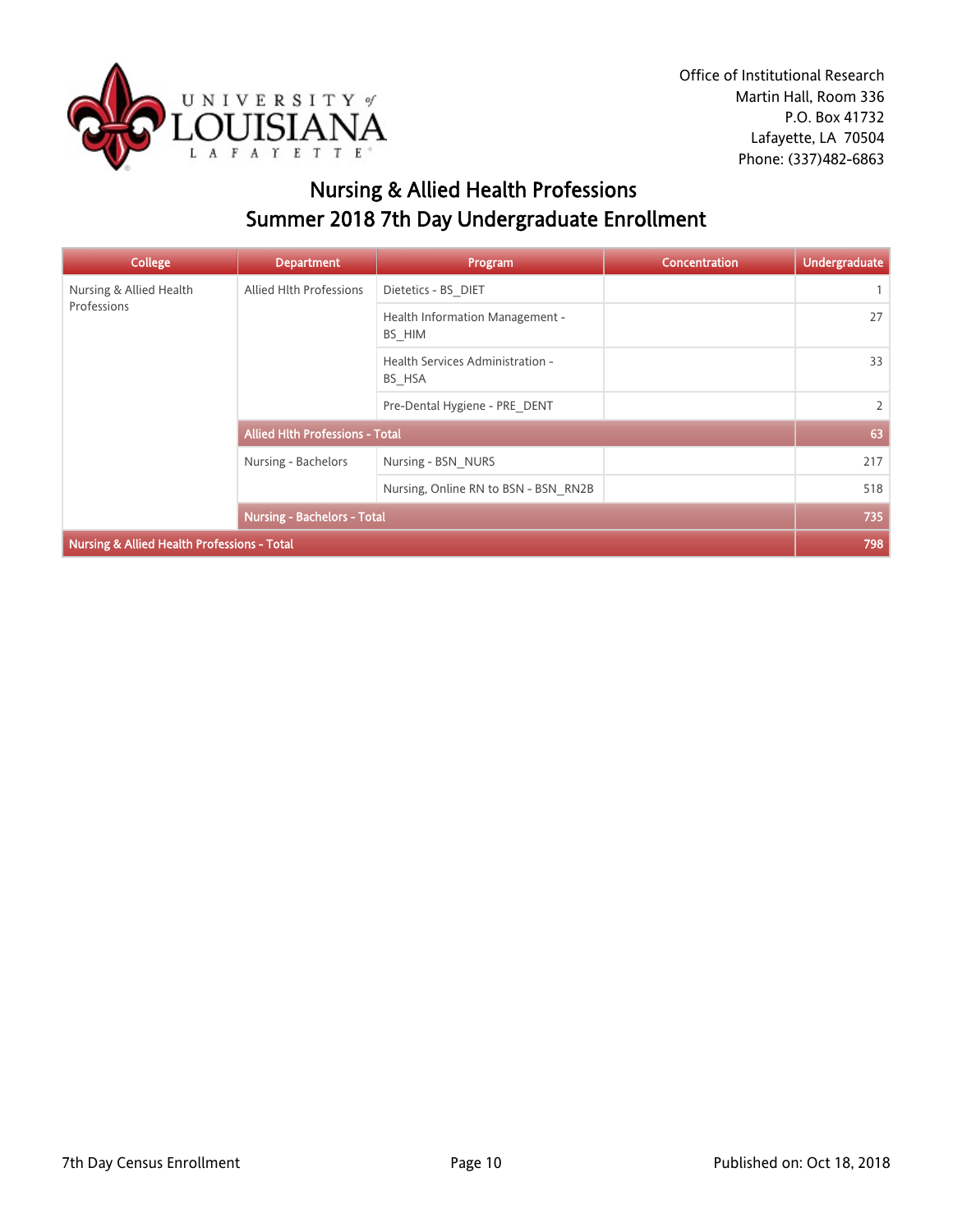

### **Sciences** Summer 2018 7th Day Undergraduate Enrollment

| <b>College</b> | <b>Department</b>                       | Program                                      | Concentration                                   | <b>Undergraduate</b> |
|----------------|-----------------------------------------|----------------------------------------------|-------------------------------------------------|----------------------|
| Sciences       | <b>Biology</b> and<br>Microbiology      | Biology - BS_BIOL                            | Ecology, Evolution& Marine Biol -<br>EEMB       | $\mathbf{1}$         |
|                |                                         |                                              | Medical & Allied Hlth Science -<br><b>MEDA</b>  | 47                   |
|                |                                         |                                              | Microbiology - MCBL                             | 5                    |
|                |                                         |                                              | Resource Biology /Biodiversity -<br><b>RESC</b> | 5                    |
|                |                                         |                                              | Veterinary Bioscience - VETB                    | 9                    |
|                |                                         |                                              |                                                 | 126                  |
|                |                                         | <b>Biology - BS_BIOL - Total</b>             |                                                 | 193                  |
|                | <b>Biology and Microbiology - Total</b> |                                              |                                                 | 193                  |
|                | Chemistry                               | Chemistry - BS_CHEM                          |                                                 | 44                   |
|                |                                         | Pre-Pharmacy Two Year Transfer -<br>PRE_PHAR |                                                 | 4                    |
|                | <b>Chemistry - Total</b>                |                                              |                                                 | 48                   |
|                | Computer Science                        | Computer Science - BS_CMPS                   | Cognitive Science - COGS                        | 5                    |
|                |                                         |                                              | <b>Computer Engineering - CMPE</b>              | 5                    |
|                |                                         |                                              | Information Techology - INFT                    | 4                    |
|                |                                         |                                              | Scientific Computing - SCIC                     | 3                    |
|                |                                         |                                              | Video Game Design & Dev -<br>VGDD               | 9                    |
|                |                                         |                                              |                                                 | 61                   |
|                |                                         | Computer Science - BS_CMPS - Total           |                                                 | 87                   |
|                | <b>Computer Science - Total</b>         |                                              |                                                 | 87                   |
|                | <b>Environmental Science</b>            | Environmental Science - BS_ENVS              | Digital Geography - DIGI                        | 3                    |
|                |                                         |                                              | Environmental Quality - ENVQ                    | 6                    |
|                |                                         |                                              | Soil & Water Conservation -<br>CONV             | 9                    |
|                |                                         |                                              |                                                 | $\overline{3}$       |
|                |                                         | Environmental Science - BS_ENVS - Total      |                                                 | 21                   |
|                | <b>Environmental Science - Total</b>    |                                              |                                                 | 21                   |
|                | Geology                                 | Geology - BS GEOL                            |                                                 | 19                   |
|                | <b>Geology - Total</b>                  |                                              |                                                 | 19                   |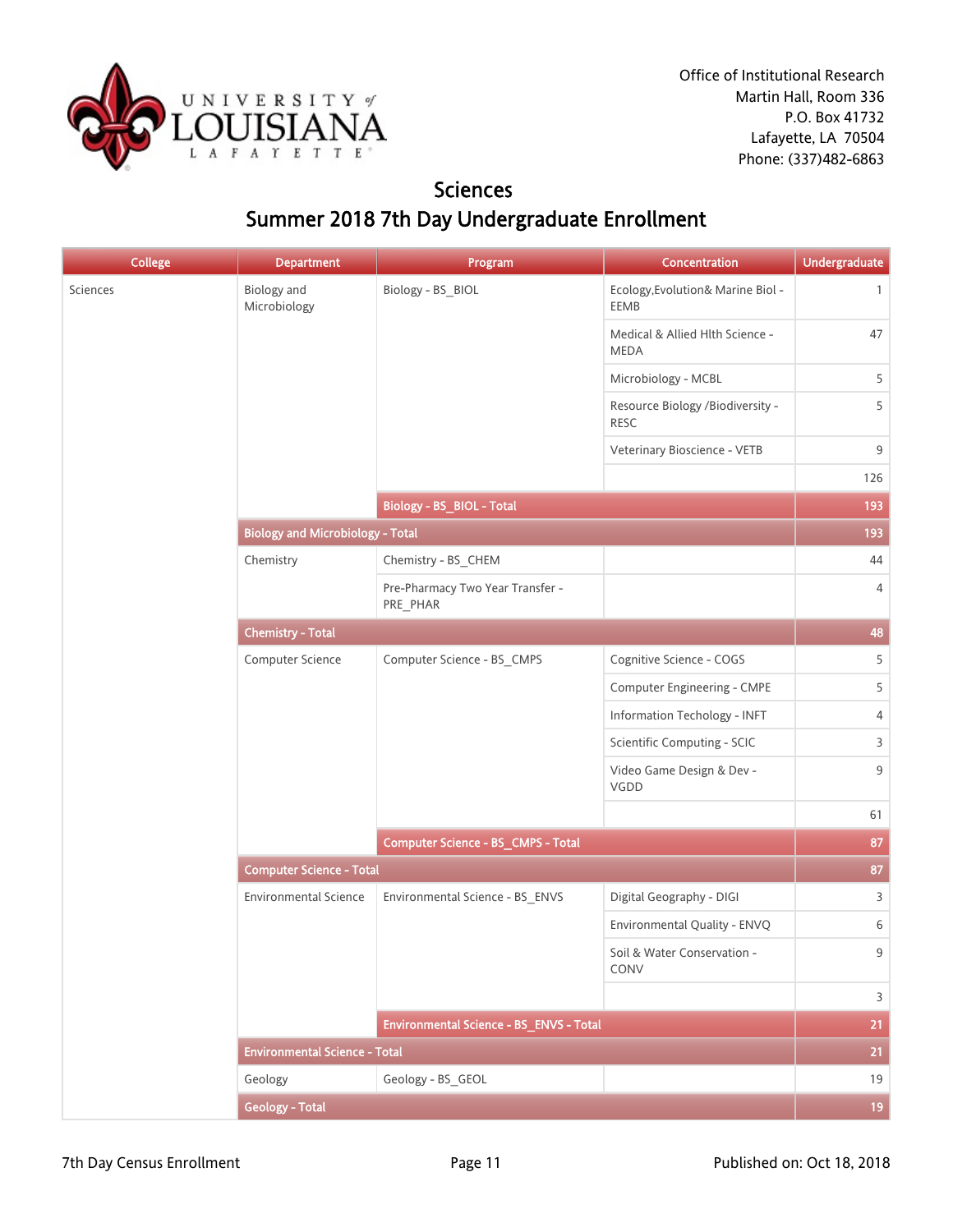

### **Sciences** Summer 2018 7th Day Undergraduate Enrollment

| <b>College</b>          | <b>Department</b>          | Program                       | <b>Concentration</b>                         | <b>Undergraduate</b> |
|-------------------------|----------------------------|-------------------------------|----------------------------------------------|----------------------|
| Sciences                | Informatics                | Informatics - BS_INFX         | <b>Business Informatics - BUSI</b>           | 13                   |
|                         |                            |                               | Health Informatics - HLTI                    | 3                    |
|                         |                            |                               | Interactive Media Technology -<br><b>IMT</b> | $\overline{4}$       |
|                         |                            |                               | Systems Administration - SYSA                | 12                   |
|                         |                            |                               |                                              | 5                    |
|                         |                            | Informatics - BS_INFX - Total |                                              | 37                   |
|                         | <b>Informatics - Total</b> |                               |                                              | 37                   |
|                         | Mathematics                | Mathematics - BS_MATH         |                                              | 15                   |
|                         | <b>Mathematics - Total</b> |                               |                                              | 15                   |
|                         | Physics                    | Physics - BS_PHYS             | Geology and Geophysics - GGCO                | $\mathbf{1}$         |
|                         |                            |                               | Pre-Allied Health - PHCO                     | $\overline{2}$       |
|                         |                            |                               | Traditional Physics - TPCO                   | $\overline{2}$       |
|                         |                            |                               |                                              | 6                    |
|                         |                            | Physics - BS_PHYS - Total     |                                              | 11                   |
|                         | <b>Physics - Total</b>     |                               |                                              | 11                   |
| <b>Sciences - Total</b> |                            |                               |                                              | 431                  |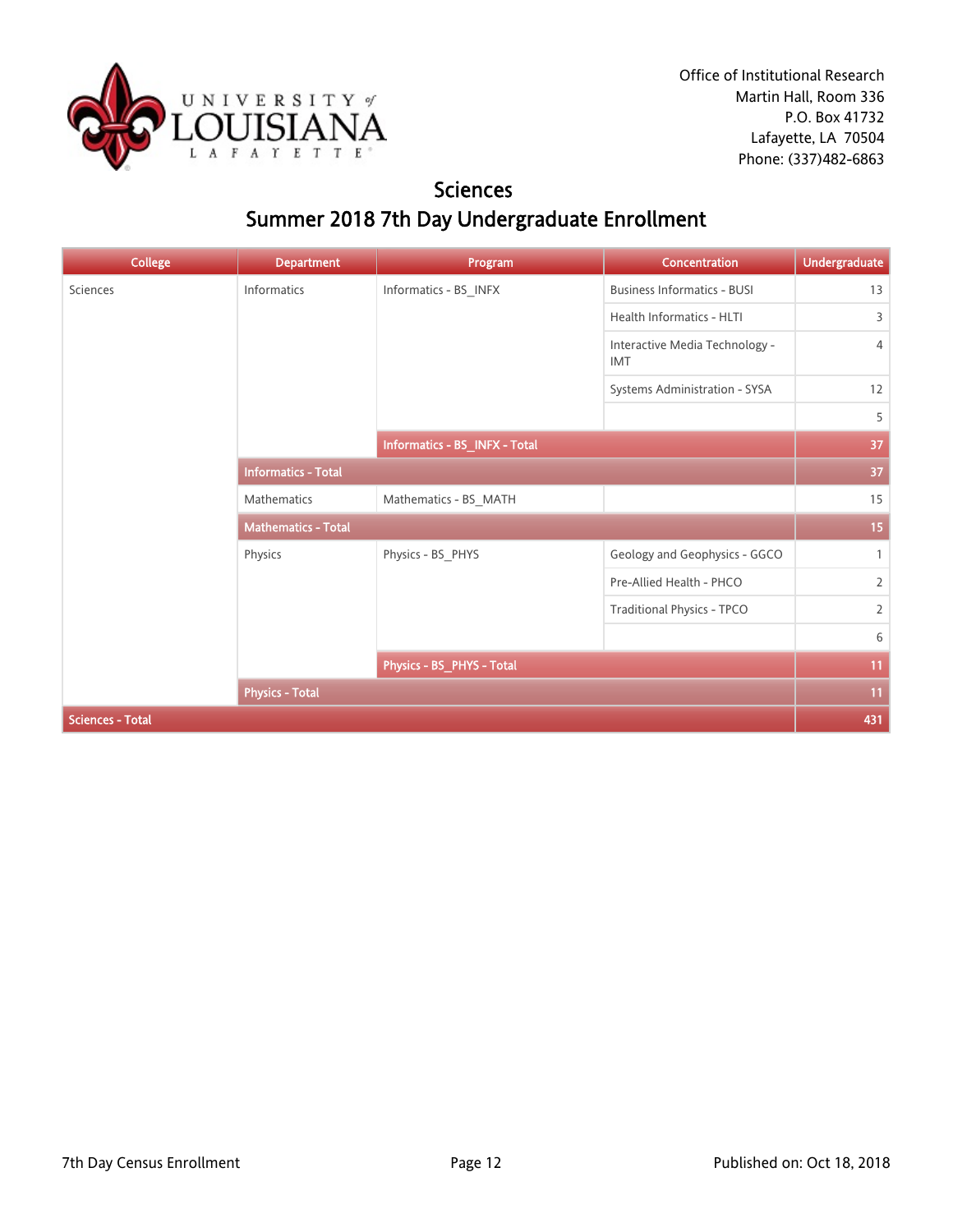

# University College Summer 2018 7th Day Undergraduate Enrollment

| <b>College</b>                    | <b>Department</b>                 | Program                           | <b>Concentration</b>                     | <b>Undergraduate</b> |
|-----------------------------------|-----------------------------------|-----------------------------------|------------------------------------------|----------------------|
| University College                | <b>University College</b>         | General Studies - BGS_GS          | Gen Studies, Applied Sciences -<br>GSAS  | 38                   |
|                                   |                                   |                                   | Gen Studies, Arts & Humanities -<br>GSAH | 19                   |
|                                   |                                   |                                   | Gen Studies, Behavioral Sci -<br>GSBS    | 113                  |
|                                   |                                   |                                   | Gen Studies, Business Studies -<br>GSBC  | 24                   |
|                                   |                                   |                                   | Gen Studies, Natural Sciences -<br>GSNS  | 8                    |
|                                   |                                   |                                   |                                          | 17                   |
|                                   |                                   | General Studies - BGS_GS - Total  |                                          | 219                  |
|                                   |                                   | General Studies - BGS_GSO         | Gen Studies, Applied Sciences -<br>GSAS  | 9                    |
|                                   |                                   |                                   | Gen Studies, Arts & Humanities -<br>GSAH | 4                    |
|                                   |                                   |                                   | Gen Studies, Behavioral Sci -<br>GSBS    | 39                   |
|                                   |                                   |                                   | Gen Studies, Business Studies -<br>GSBC  | 5                    |
|                                   |                                   |                                   |                                          | 8                    |
|                                   |                                   | General Studies - BGS_GSO - Total |                                          | 65                   |
|                                   | <b>University College - Total</b> |                                   |                                          | 284                  |
| <b>University College - Total</b> |                                   |                                   |                                          | 284                  |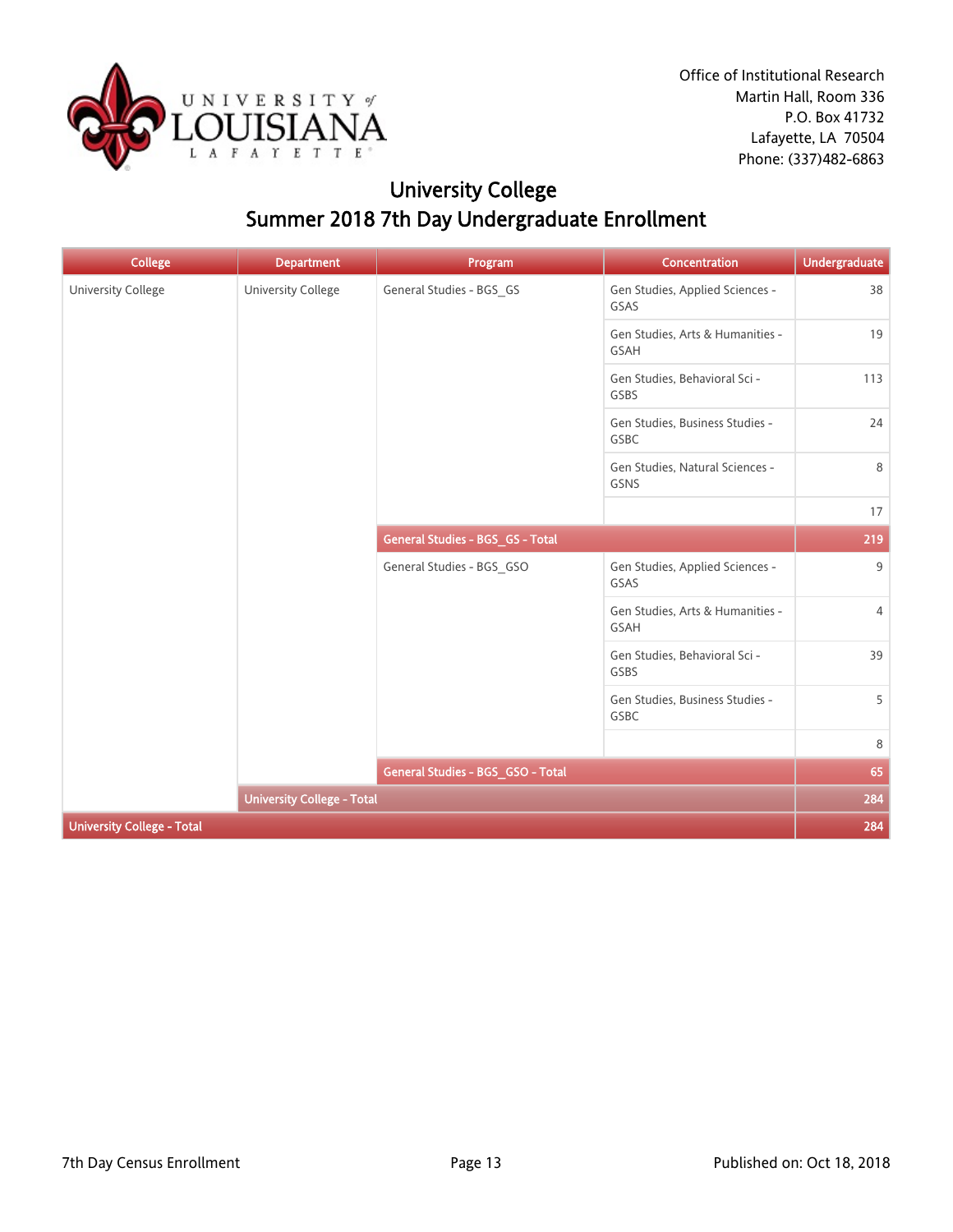

Office of Institutional Research Martin Hall, Room 336 P.O. Box 41732 Lafayette, LA 70504 Phone: (337)482-6863

### Business Administration Summer 20187th Day Graduate Enrollment

| <b>College</b>                         | <b>Department</b>                      | Program                                           | <b>Concentration</b>                       | Graduate       |
|----------------------------------------|----------------------------------------|---------------------------------------------------|--------------------------------------------|----------------|
| <b>Business Administration</b>         | Accounting                             | Accounting - MS_ACCT                              |                                            | 9              |
|                                        | <b>Accounting - Total</b>              |                                                   |                                            | $\overline{9}$ |
|                                        | <b>Business Administration</b>         | Business Administration - GC CBUS                 |                                            | $\mathbf{1}$   |
|                                        |                                        | <b>Business Administration - MBA_MBA</b>          | <b>Business Administration - BUSA</b>      | 34             |
|                                        |                                        |                                                   | Entrepreneurship - ENTP                    | $\mathbf{1}$   |
|                                        |                                        |                                                   | Finance - FNAN                             | 5              |
|                                        |                                        |                                                   | Global Management - GMGT                   | $\mathbf{2}$   |
|                                        |                                        |                                                   | Hospitality Management - HMGT              | $\mathbf{1}$   |
|                                        |                                        |                                                   | Human Resource Management -<br><b>HRMG</b> | $\mathbf{1}$   |
|                                        |                                        |                                                   | Project Management - PMGT                  | 3              |
|                                        |                                        |                                                   | Sales Leadership - SLDR                    | $\mathbf{1}$   |
|                                        |                                        |                                                   |                                            | 29             |
|                                        |                                        | <b>Business Administration - MBA_MBA - Total</b>  |                                            | $77\,$         |
|                                        |                                        | Business Administration - MBA MBAO                | <b>Business Administration - BUSA</b>      | 88             |
|                                        |                                        |                                                   | Entrepreneurship - ENTP                    | 12             |
|                                        |                                        |                                                   | Finance - FNAN                             | 23             |
|                                        |                                        |                                                   | Global Management - GMGT                   | $\overline{7}$ |
|                                        |                                        |                                                   | Hospitality Management - HMGT              | 3              |
|                                        |                                        |                                                   | Human Resource Management -<br><b>HRMG</b> | 29             |
|                                        |                                        |                                                   | Project Management - PMGT                  | 39             |
|                                        |                                        |                                                   | Sales Leadership - SLDR                    | $10$           |
|                                        |                                        |                                                   |                                            | $\mathbf{1}$   |
|                                        |                                        | <b>Business Administration - MBA_MBAO - Total</b> |                                            | 212            |
|                                        |                                        | Health Care Administration - MBA HCA              |                                            | 14             |
|                                        |                                        | Health Care Administration - MBA HCAO             |                                            | 57             |
|                                        | <b>Business Administration - Total</b> |                                                   |                                            | 361            |
| <b>Business Administration - Total</b> |                                        |                                                   |                                            | 370            |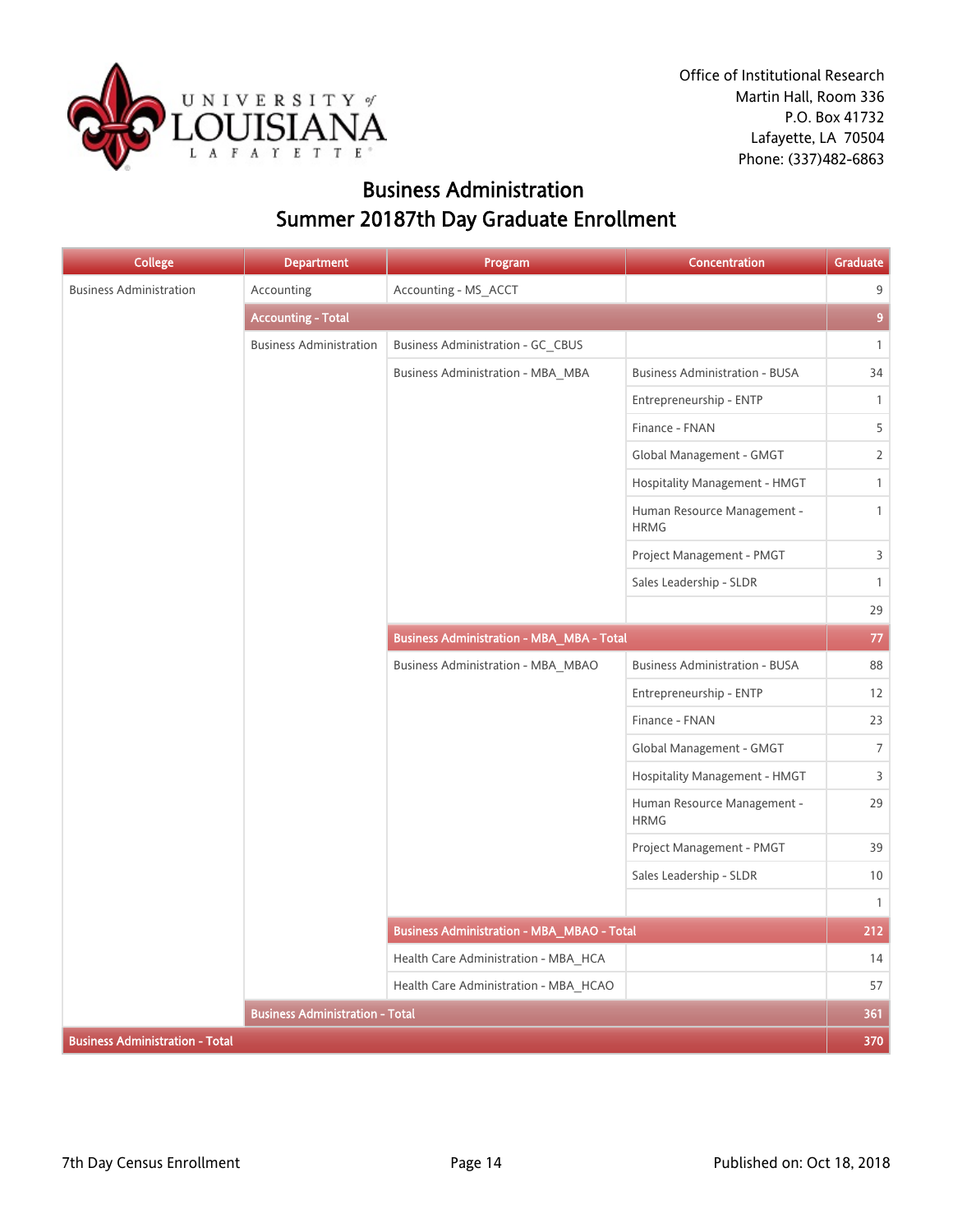

### Arts Summer 20187th Day Graduate Enrollment

| <b>College</b> | <b>Department</b>           | Program                  | Concentration | Graduate |
|----------------|-----------------------------|--------------------------|---------------|----------|
| Arts           | Architecture                | Architecture - MARC_ARCH |               | 17       |
|                | <b>Architecture - Total</b> |                          |               | 17       |
| Arts - Total   |                             |                          |               | 17.      |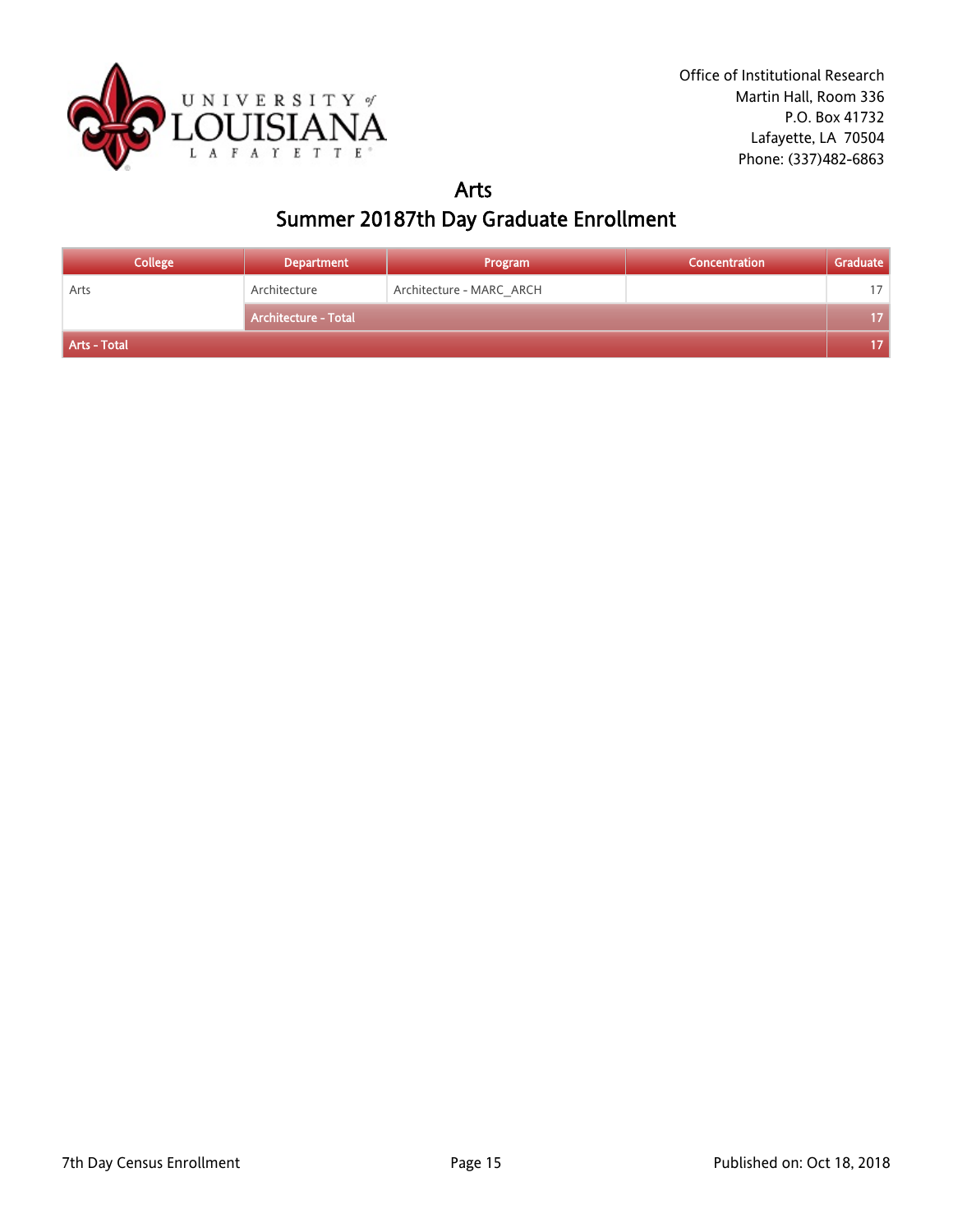

### Education Summer 20187th Day Graduate Enrollment

| <b>College</b>           | <b>Department</b>                           | Program                                      | <b>Concentration</b>                           | <b>Graduate</b> |
|--------------------------|---------------------------------------------|----------------------------------------------|------------------------------------------------|-----------------|
| Education                | <b>Counselor Education</b>                  | Counselor Education - MS_COUE                |                                                | 47              |
|                          | <b>Counselor Education - Total</b>          |                                              |                                                | 47              |
|                          | Curriculum &<br>Instruction                 | Elem Ed & Spec Ed M/Mod Gr 1-5 -<br>MAT_ELEM |                                                | 5               |
|                          |                                             | Instructional Coach - GC_CICO                |                                                | $\overline{4}$  |
|                          |                                             | OL Curriculum & Instruction - MED EDCI       |                                                | 20              |
|                          |                                             | Sec Ed & Spec Ed M/Mod Gr 6-12 -<br>MAT_SCND |                                                | $\overline{4}$  |
|                          |                                             | Special Ed: Gifted - MED_GIFT                |                                                | $\overline{2}$  |
|                          | <b>Curriculum &amp; Instruction - Total</b> |                                              |                                                | 35              |
|                          | Foundations &<br>Leadership                 | Educational Leadership - EDD_EDLD            | Curriculum Leadership - CULD                   | 6               |
|                          |                                             |                                              | Higher Education Admin - HIED                  | 40              |
|                          |                                             |                                              | K-12 - EK12                                    | 23              |
|                          |                                             |                                              |                                                | $\mathbf{1}$    |
|                          |                                             | Educational Leadership - EDD_EDLD - Total    |                                                | 70              |
|                          |                                             | Educational Leadership - MED EDLD            |                                                | 37              |
|                          | Foundations & Leadership - Total            |                                              |                                                | 107             |
|                          | Kinesiology                                 | Kinesiology - MS_KNES                        | KN, Exercise & Sport Science - KESS            | $\overline{2}$  |
|                          |                                             |                                              | KN, Hlth Prom, Rec & Sport Mg -<br><b>KHRS</b> | 5               |
|                          |                                             |                                              |                                                | $\mathbf{1}$    |
|                          | Kinesiology - MS_KNES - Total               |                                              |                                                | 8               |
|                          | <b>Kinesiology - Total</b>                  |                                              |                                                | 8               |
| <b>Education - Total</b> |                                             |                                              |                                                | 197             |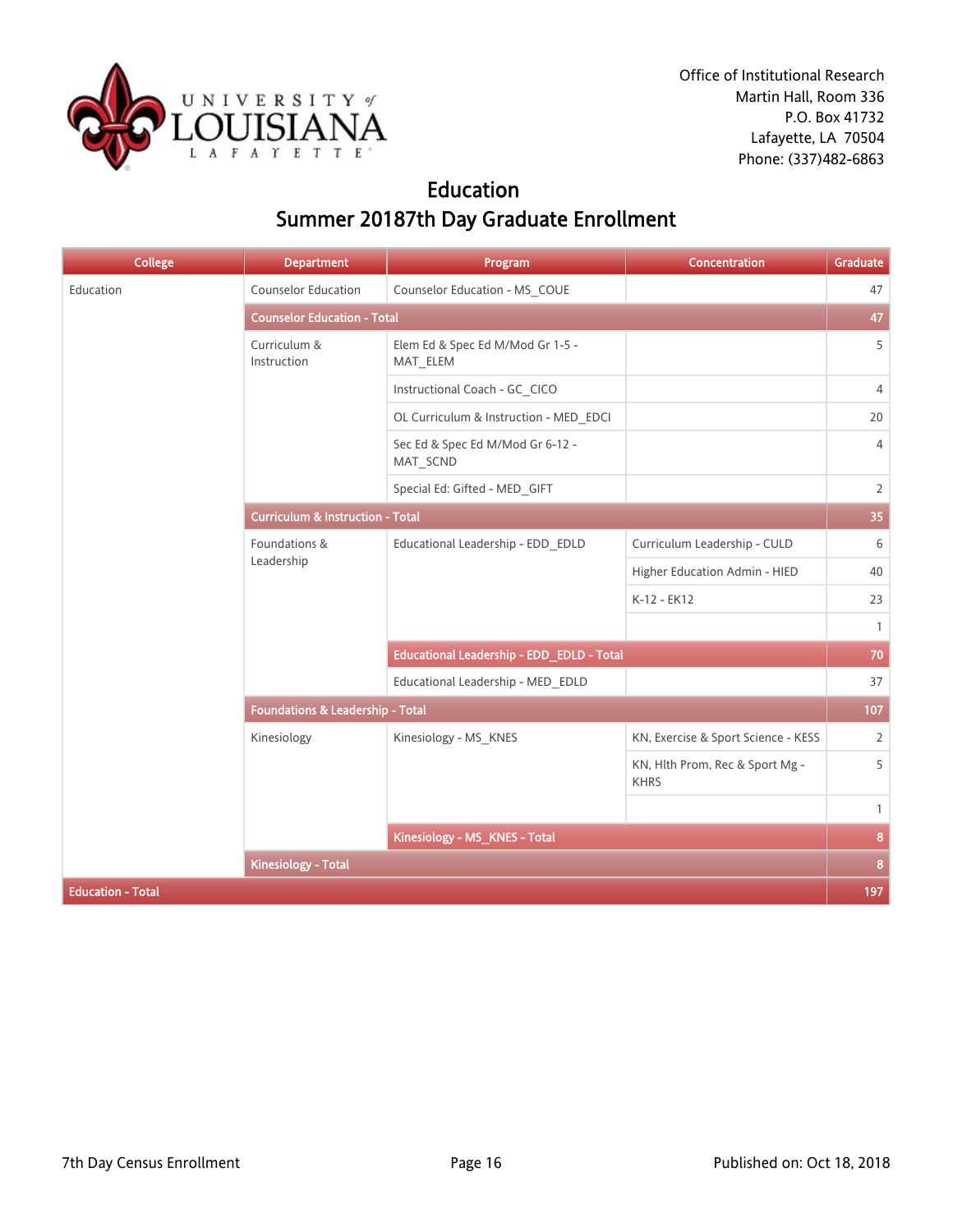

# Engineering Summer 20187th Day Graduate Enrollment

| <b>College</b>             | <b>Department</b>                       | Program                                | <b>Concentration</b>                 | <b>Graduate</b> |  |
|----------------------------|-----------------------------------------|----------------------------------------|--------------------------------------|-----------------|--|
| Engineering                | Center for Advanced<br><b>CMPS</b>      | Computer Engineering - PHD_CMPE        |                                      | 5               |  |
|                            | <b>Center for Advanced CMPS - Total</b> |                                        |                                      |                 |  |
|                            | Engineering                             | Engineering - MSE_ENGR                 | Chemical Engineering - CHEE          | $\mathbf{1}$    |  |
|                            |                                         |                                        | Civil Engineering - CIVE             | $\overline{2}$  |  |
|                            |                                         |                                        | <b>Electrical Engineering - ELEE</b> | $\mathbf{1}$    |  |
|                            |                                         |                                        | Mechanical Engineering - MCHE        | 3               |  |
|                            |                                         |                                        | Petroleum Engineering - PETE         | 3               |  |
|                            |                                         | Engineering - MSE_ENGR - Total         |                                      |                 |  |
|                            |                                         | Systems Engineering - PHD SYSE         | Chemical Engineering - CHEE          | 5               |  |
|                            |                                         |                                        | Civil Engineering - CIVE             | $\mathbf{1}$    |  |
|                            |                                         |                                        | <b>Electrical Engineering - ELEE</b> | $\mathbf{1}$    |  |
|                            |                                         |                                        | Mechanical Engineering - MCHE        | 3               |  |
|                            |                                         |                                        | Petroleum Engineering - PETE         | $\mathbf{1}$    |  |
|                            |                                         | Systems Engineering - PHD_SYSE - Total |                                      | 11              |  |
|                            | <b>Engineering - Total</b>              |                                        |                                      | 21              |  |
|                            | Industrial Technology                   | Systems Technology - MS_STEC           |                                      | $\overline{2}$  |  |
|                            | <b>Industrial Technology - Total</b>    |                                        |                                      | $\overline{2}$  |  |
| <b>Engineering - Total</b> |                                         |                                        |                                      | 28              |  |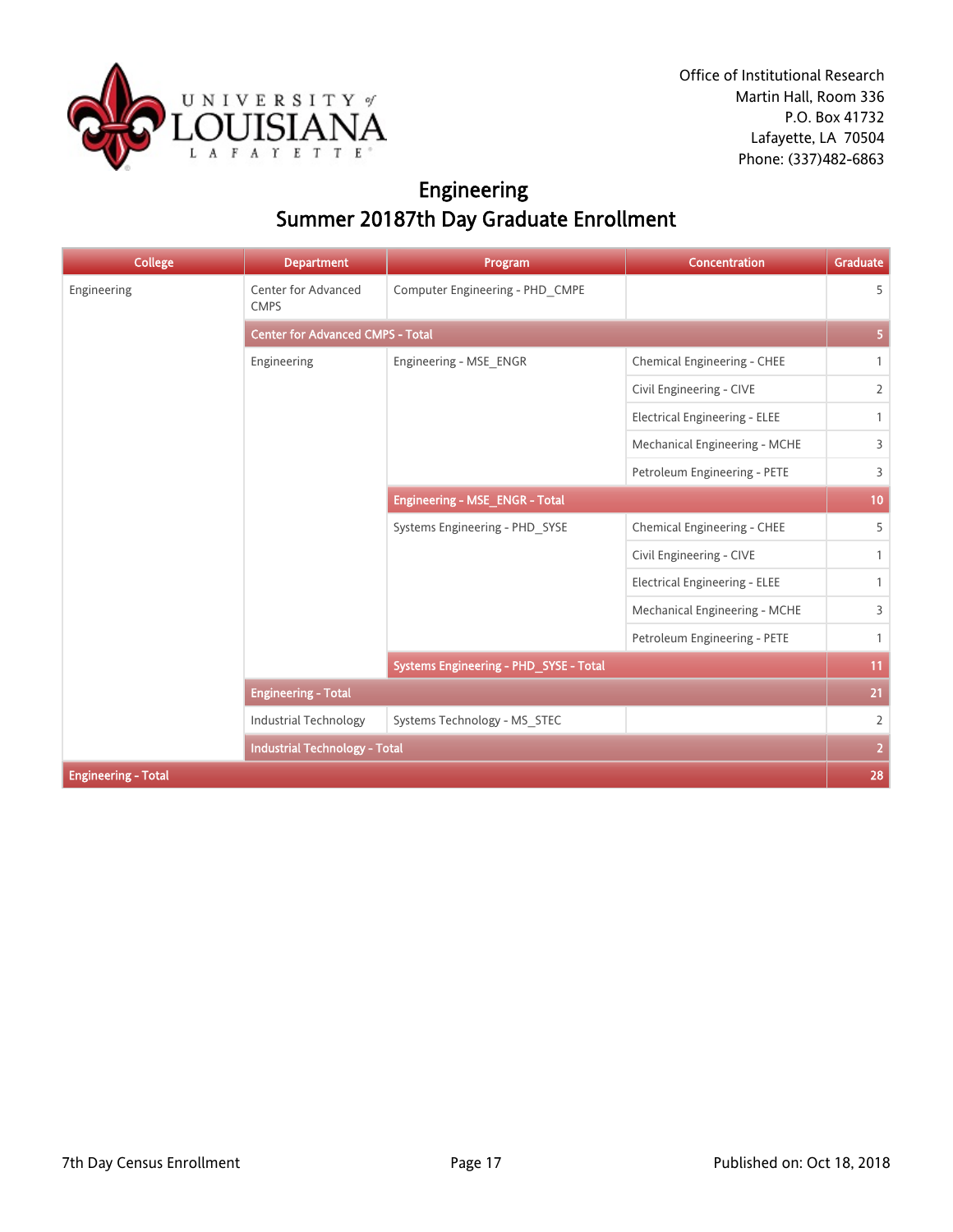

### Graduate School Summer 20187th Day Graduate Enrollment

| <b>College</b>          | <b>Department</b>       | Program                         | Concentration | Graduate         |
|-------------------------|-------------------------|---------------------------------|---------------|------------------|
| Graduate School         | Graduate School         | <b>ENTREE Program - ND ENTR</b> |               | 9                |
|                         |                         | Master's Plus 30 - ND M30       |               |                  |
|                         | Graduate School - Total |                                 |               | 10 <sup>°</sup>  |
| Graduate School - Total |                         |                                 |               | 10 <sup>10</sup> |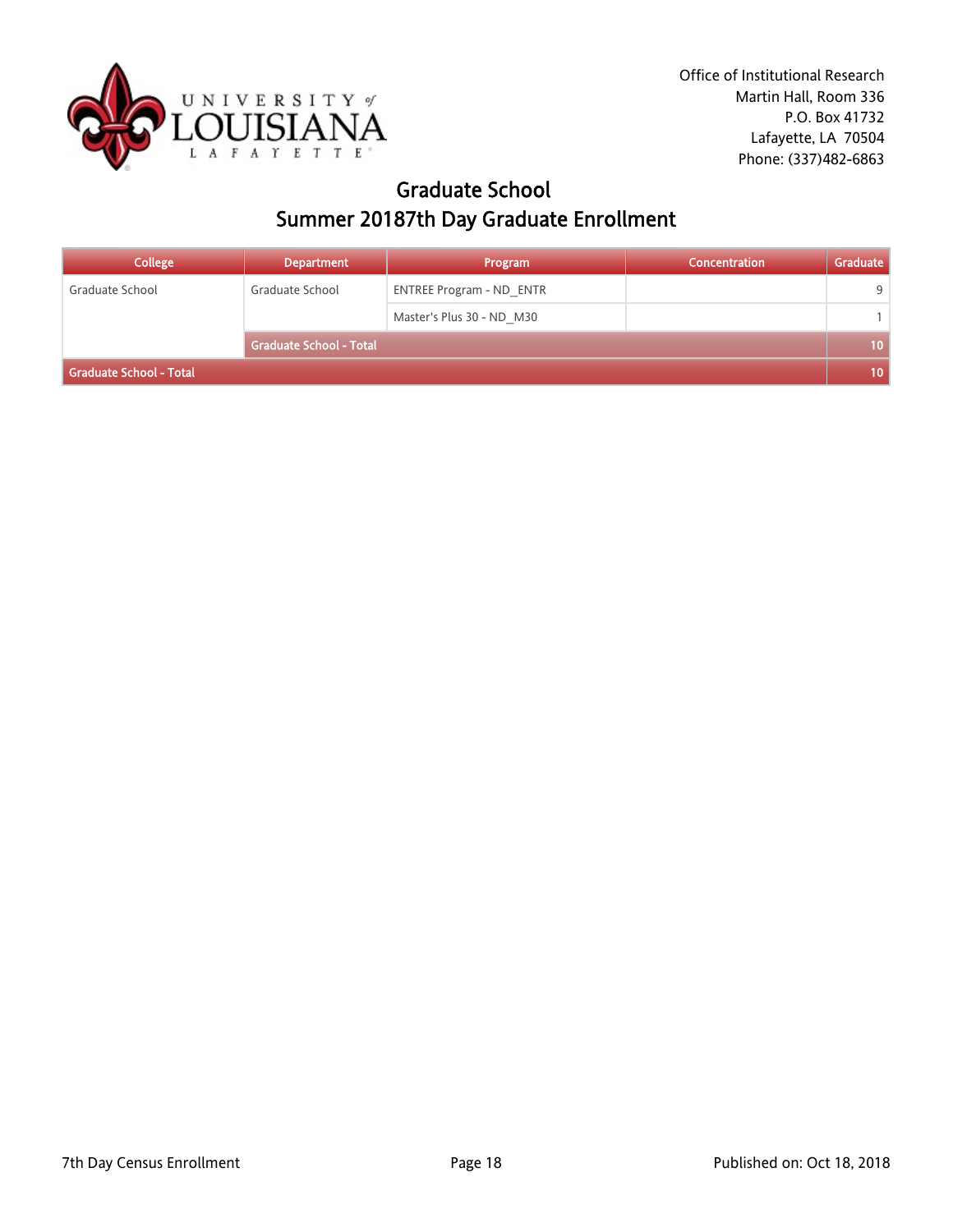

# Liberal Arts Summer 20187th Day Graduate Enrollment

| <b>College</b>              | <b>Department</b>                      | Program                                     | Concentration | Graduate       |
|-----------------------------|----------------------------------------|---------------------------------------------|---------------|----------------|
| Liberal Arts                | Communication                          | Communication - MS_CMCN                     |               | $\mathbf{1}$   |
|                             | <b>Communication - Total</b>           |                                             |               | 1.             |
|                             | Communicative<br><b>Disorders</b>      | Applied Language & Speech Sci -<br>PHD_ALSS |               | 17             |
|                             |                                        | Speech Pathology and Audiology -            |               | $\mathbf{1}$   |
|                             |                                        | MS_CODI                                     |               | 67             |
|                             | <b>Communicative Disorders - Total</b> |                                             |               | 85             |
|                             | Criminal Justice                       | Criminal Justice - MS_CJUS                  |               | $\mathbf{1}$   |
|                             | <b>Criminal Justice - Total</b>        |                                             |               | $\mathbf{1}$   |
|                             | English                                | English - MA_ENGL                           |               | 3              |
|                             |                                        | English - PHD_ENGL                          |               | 15             |
|                             | <b>English - Total</b>                 |                                             |               | 18             |
|                             | History, Geography, &<br>Phil          | History - MA HIST                           |               | $\overline{4}$ |
|                             | History, Geography, & Phil - Total     |                                             |               | 4              |
|                             | Modern Languages                       | Francophone Studies - PHD_FS                |               | $\mathbf{1}$   |
|                             | <b>Modern Languages - Total</b>        |                                             |               | $\mathbf{1}$   |
|                             | Psychology                             | Psychology - MS PSYC                        |               | 17             |
|                             | <b>Psychology - Total</b>              |                                             |               | 17             |
| <b>Liberal Arts - Total</b> |                                        |                                             |               | 127            |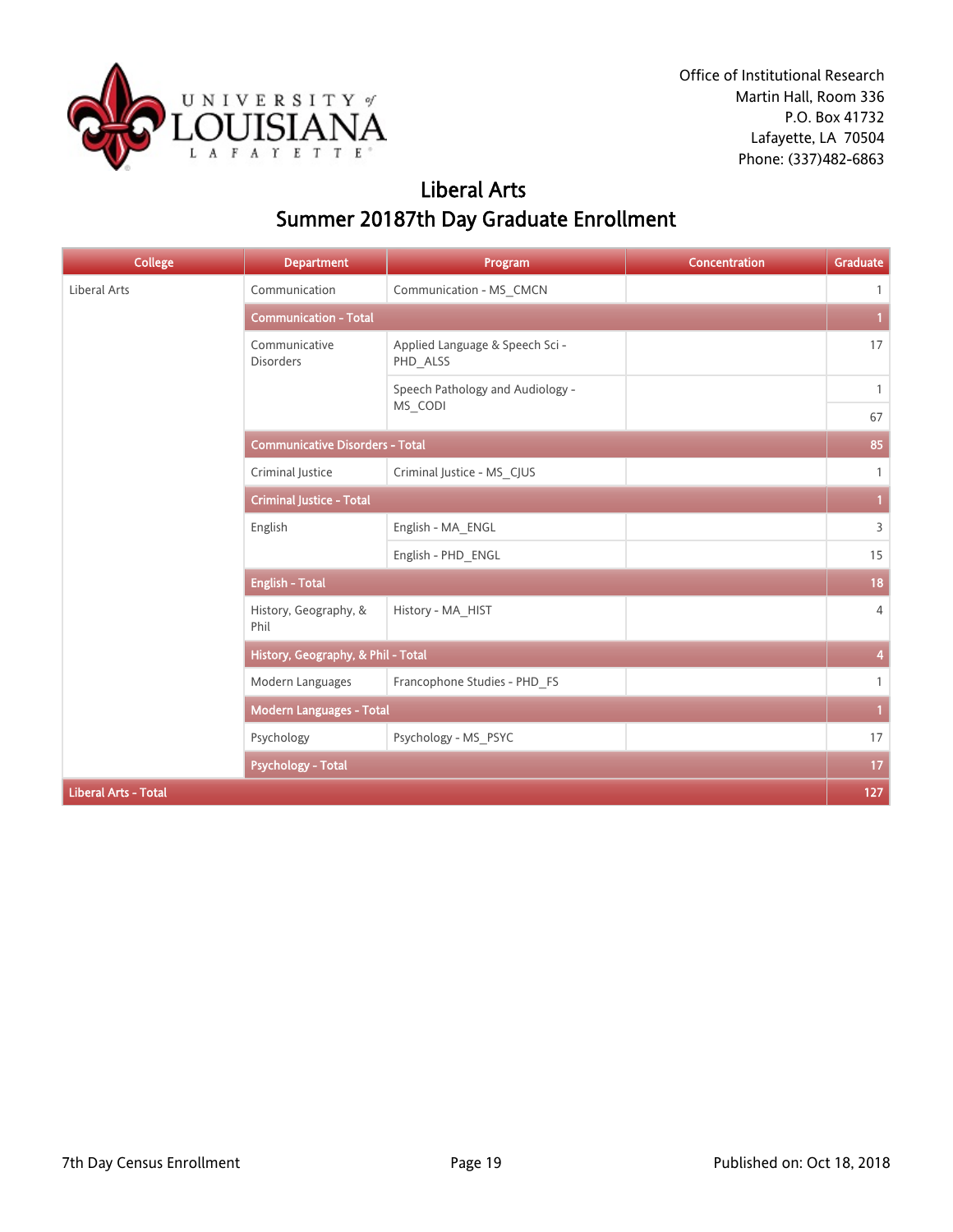

# Nursing & Allied Health Professions Summer 20187th Day Graduate Enrollment

| <b>College</b>                              | <b>Department</b>          | Program                   | Concentration                   | Graduate        |
|---------------------------------------------|----------------------------|---------------------------|---------------------------------|-----------------|
| Nursing & Allied Health<br>Professions      | Nursing - Graduate         | Nursing - MSN NURS        | Family Nurse Practitioner - FNP | q               |
|                                             |                            | Nursing Practice - DNP NP |                                 | $\overline{4}$  |
|                                             | Nursing - Graduate - Total |                           |                                 | 13 <sup>°</sup> |
| Nursing & Allied Health Professions - Total |                            |                           |                                 |                 |